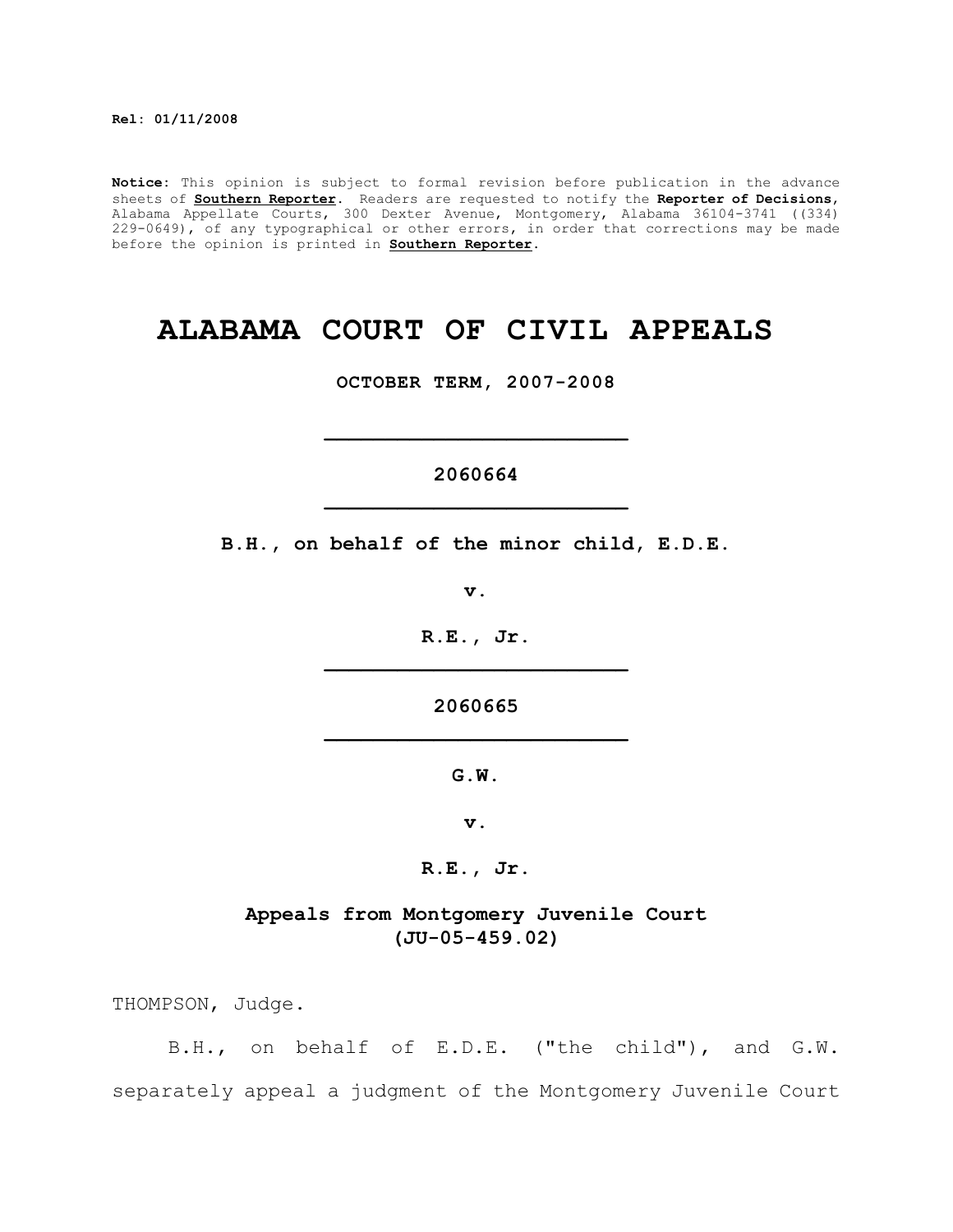("the juvenile court") that awarded custody of the child to R.E., Jr. ("R.E.").

Shortly after the child's birth in May 2005, the child's mother, K.D.H. ("the child's mother"), died of complications from childbirth. A few days later, on May 18, 2005, R.E. filed a dependency complaint in the juvenile court in which he alleged that he was the child's father and in which he sought custody of the child. The juvenile court appointed a guardian ad litem, B.H. ("the guardian ad litem"), to represent the interests of the child, and it ordered R.E. to submit to genetic testing to determine the child's relationship to R.E. On May 19, 2005, the guardian ad litem moved the juvenile court to allow the child to be released from the hospital into the custody of the child's maternal grandmother, G.W. ("the grandmother"); the juvenile court granted that motion. The next day, the grandmother filed in the juvenile court both a complaint seeking custody of the child and a dependency complaint. 1

<sup>&</sup>lt;sup>1</sup>In the record on appeal, all the pleadings, motions, and orders mentioned above contain date stamps indicating that those documents were filed in the juvenile court on June 1, 2005. However, the signature lines on the documents and subsequent references to them in the record and in the briefs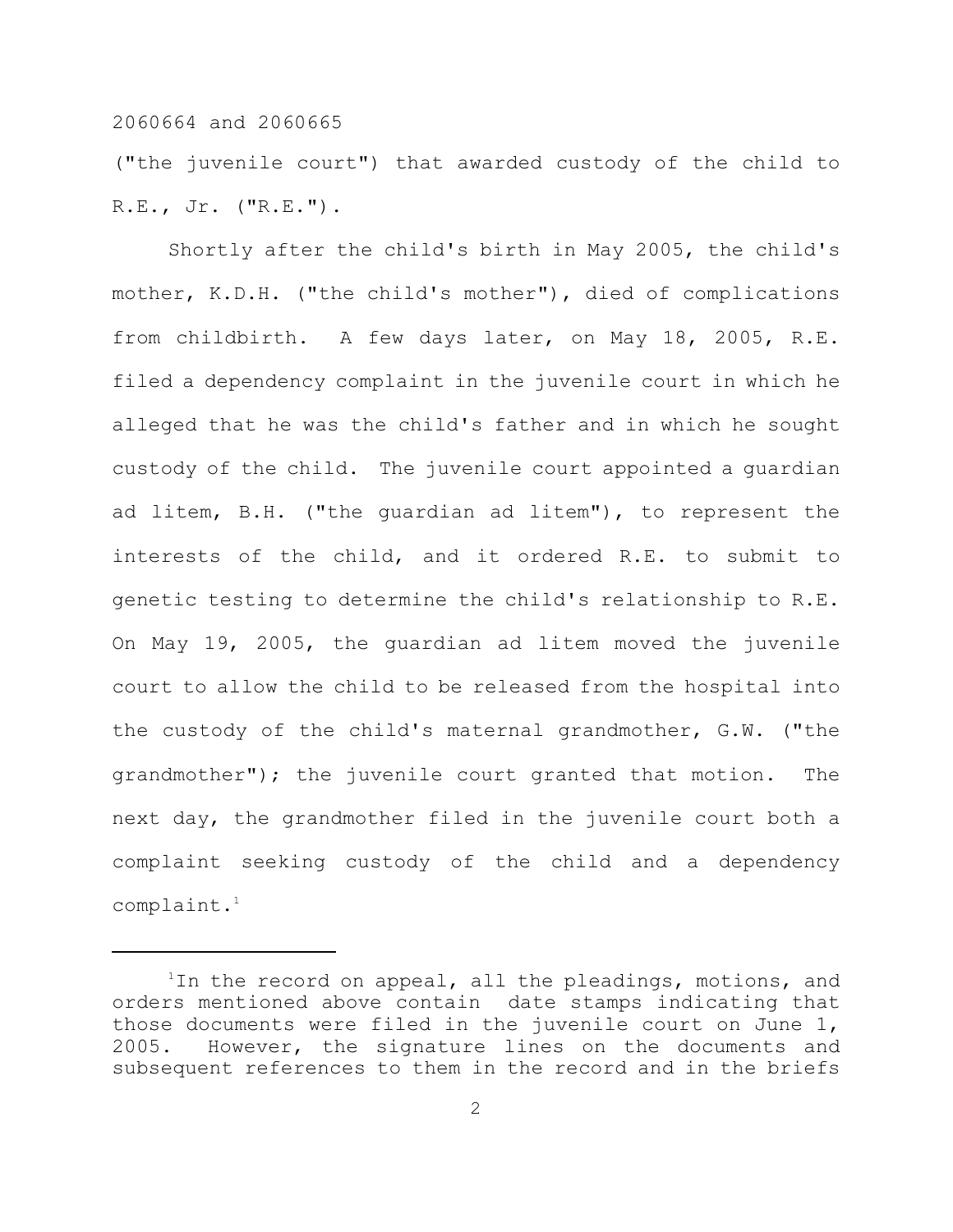In May 2005, R.E. moved the juvenile court for an award of temporary custody of the child, alleging that the courtordered genetic testing had indicated a 99.9998% probability that he was the child's biological father. R.E. also filed in the juvenile court a document dated May 25, 2005, purporting to be a report of the genetic-test results ("the May 25, 2005, report"). The record indicates that the child remained in the custody of the grandmother and that the parties filed several motions in the juvenile court with regard to disputes over R.E.'s rights to visit the child. On June 3, 2005, the juvenile court ordered the Alabama Department of Human Resources to conduct investigations on the homes of R.E. and the grandmother.

On October 3, 2005, the grandmother filed an objection pursuant to § 26-17-12(c), Ala. Code 1975, to the admission into evidence of the May 25, 2005, report. Section 26-17- 12(c) allows a party to file an objection to the admissibility of genetic-testing results within 15 days of the hearing at

on appeal consistently indicate that the documents were actually filed on the dates stated above. Accordingly, we have elected to use those dates in describing the procedural history of this action.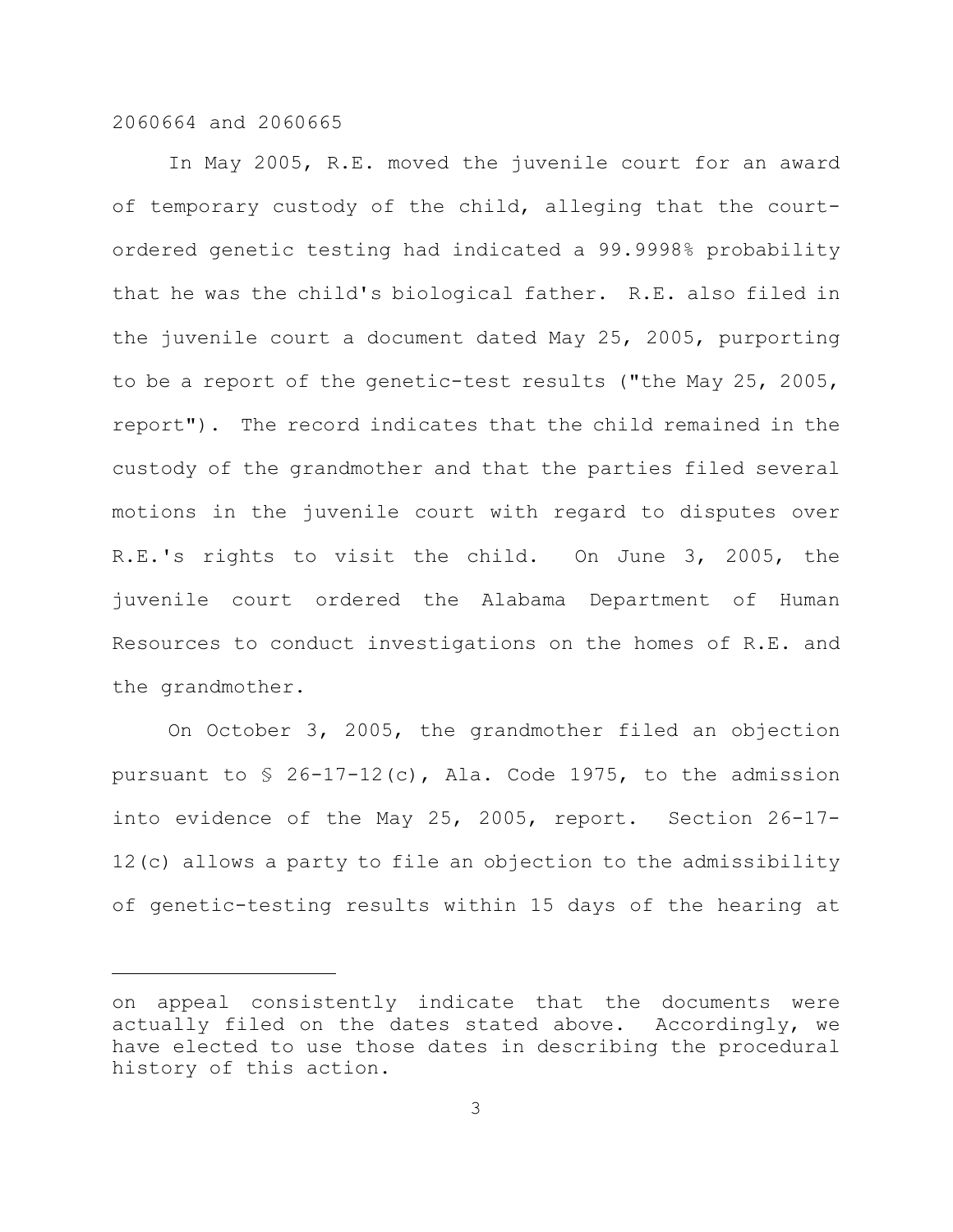which the test results might be introduced. It also provides that in the absence of an objection to the admissibility of the genetic-testing results, the results are admissible without the need to prove the authenticity or accuracy of the test. § 26-17-12(c), Ala. Code 1975.

In March 2006, R.E.'s mother, V.E.B., filed in the juvenile court what she characterized as a dependency complaint in which she sought an award of custody of the child. As the basis for her seeking custody of the child, V.E.B. cited only the fact that there had been disputes with the grandmother regarding R.E.'s and V.E.B.'s desire to visit the child.

On May 24, 2006, the juvenile court conducted an ore tenus hearing on the pending custody petitions. At that hearing, R.E. attempted to establish that he and the child's mother had been common-law married at the time of the child's birth and, therefore, that he was the presumed father of the child. Pursuant to  $\frac{1}{2}$  26-17-5(a)(1), Ala. Code 1975, a man is presumed to be the father of a child if he was married to the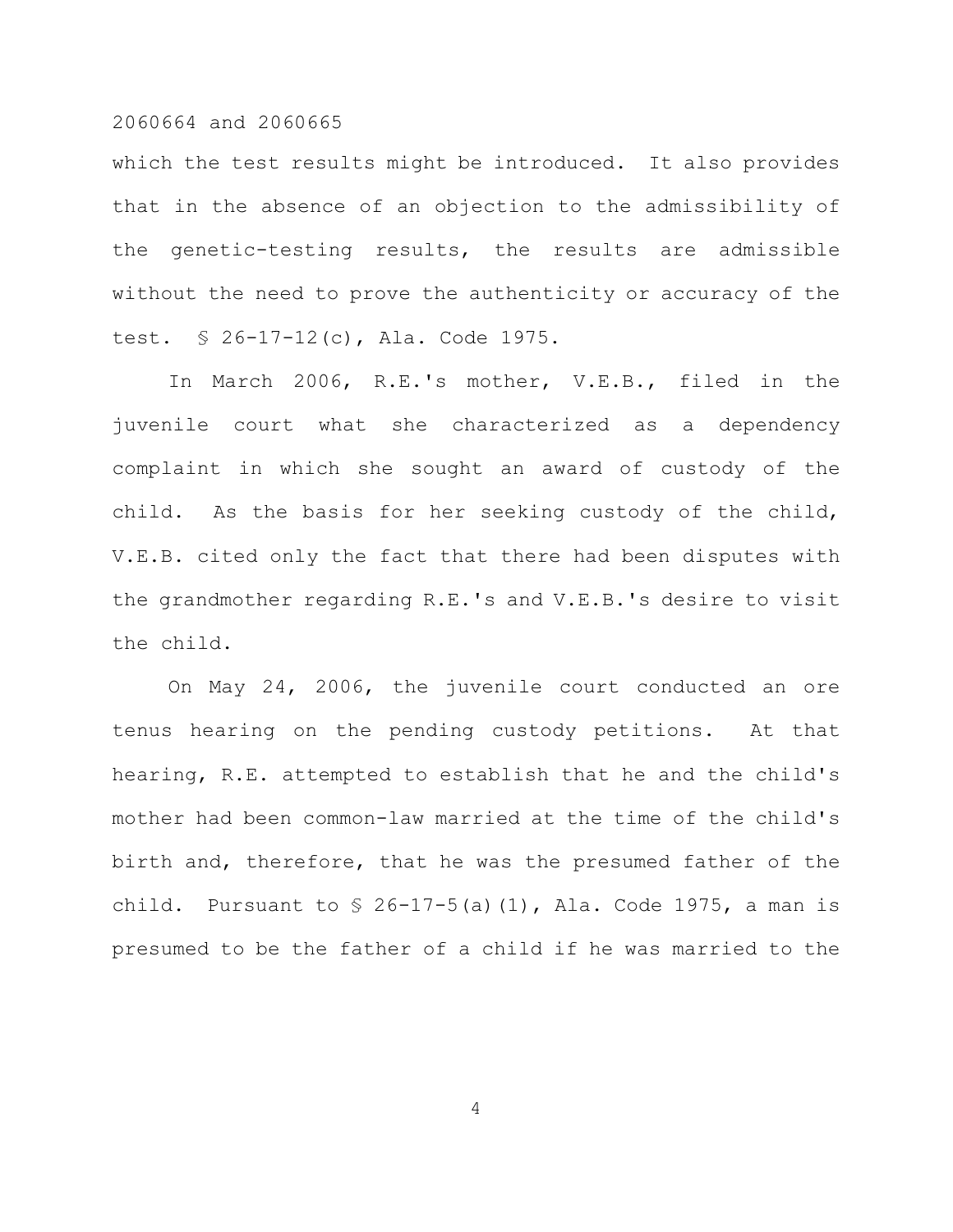child's mother at the time of the child's birth. $2$  A presumption of paternity under § 26-17-5(a), once established, may be rebutted only by the presentation of clear and convincing evidence indicating that the presumed father is not actually the child's natural father. § 26-17-5(b). During the May 24, 2006, hearing, R.E. expressly declined to attempt to offer into evidence the May 25, 2005, report.<sup>3</sup>

<sup>3</sup>The relevant portion of the transcript reads as follows:

"[Attorney for grandmother]: Your Honor, he is seeking to introduce--I think he is seeking to introduce the DNA results.

"[Attorney for R.E.]: No. I'm just--I'm--once--I'm going to establish a common-law marriage. That's my attempt to establish common-law marriage. Once I do that, the baby was born during the marriage, if there was a rebuttal presumption that the child is born of the marriage so I don't need the DNA results, if I can establish that there was a common-law marriage.

"THE COURT: Uh-huh.

"[Attorney for R.E.]: That's simply what I'm going to attempt to do."

 $2$ The parties have not challenged the authority of the juvenile court to resolve the common-law marriage issue, and, in resolving this appeal, we do not address the issue of whether it had that authority.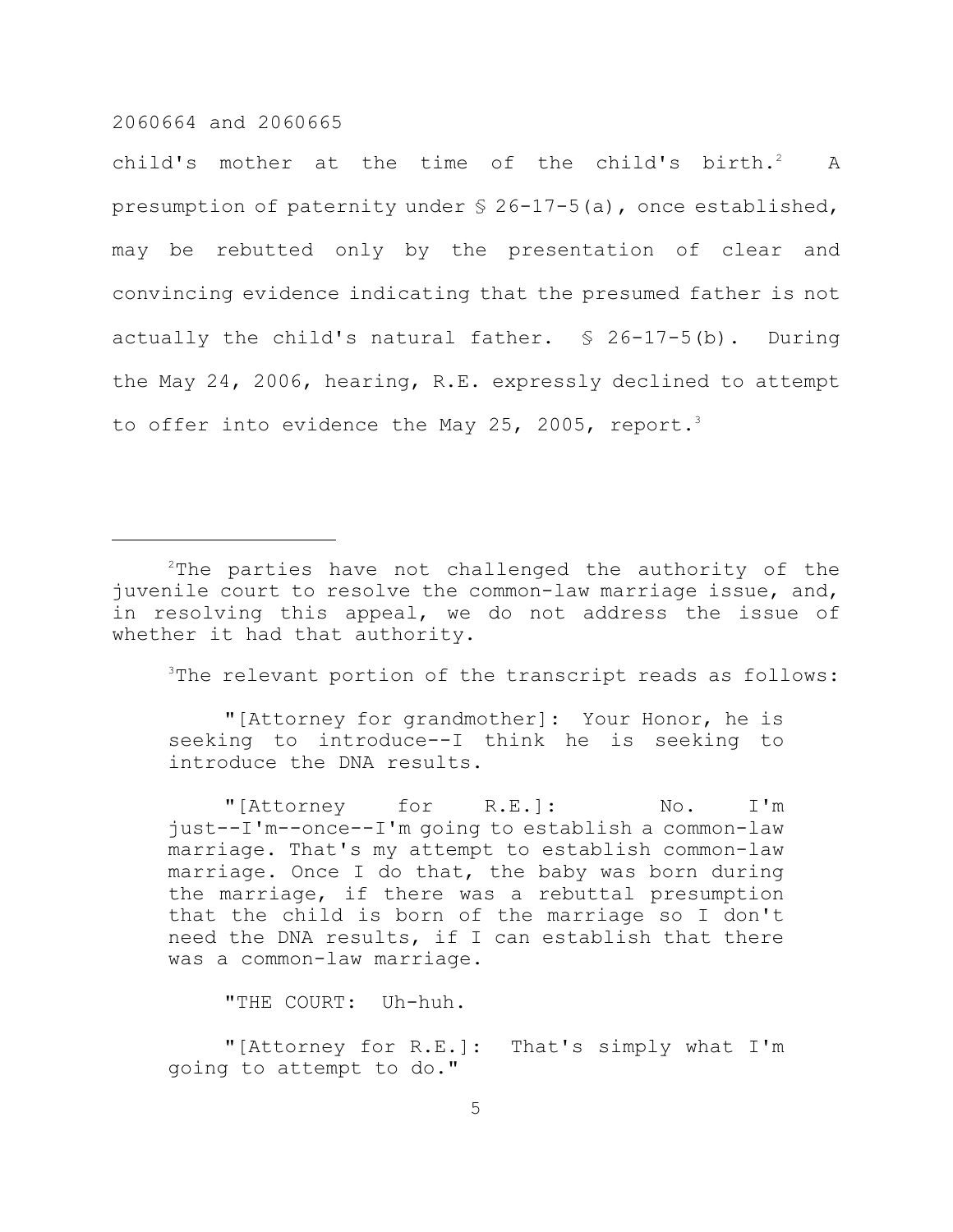At the May 24, 2006, hearing, the grandmother disputed R.E.'s paternity. The grandmother also argued that R.E. had failed to comply with the terms of the Putative Father Registry Act, § 26-10C-1, Ala. Code 1975 ("the PFRA"). Therefore, the grandmother argued, pursuant to the PFRA, R.E. is deemed to have given his consent to an adoption of the child. At the time of the hearing, however, no adoption proceeding had been filed with regard to the child. During the May 24, 2006, hearing, the grandmother indicated her intention to file a petition to adopt the child should R.E. be unsuccessful in establishing a presumption of paternity through his claim of the existence of a common-law marriage.

On May 30, 2006, the juvenile court entered an order in which it determined that R.E. had not proven his claim of the existence of a common-law marriage between the child's mother and him. The court noted that "no evidence was otherwise presented to establish [R.E.'s] paternity." However, the juvenile court then ordered the child to submit to genetic testing and indicated that it would consider the issue of R.E.'s paternity after the completion of that genetic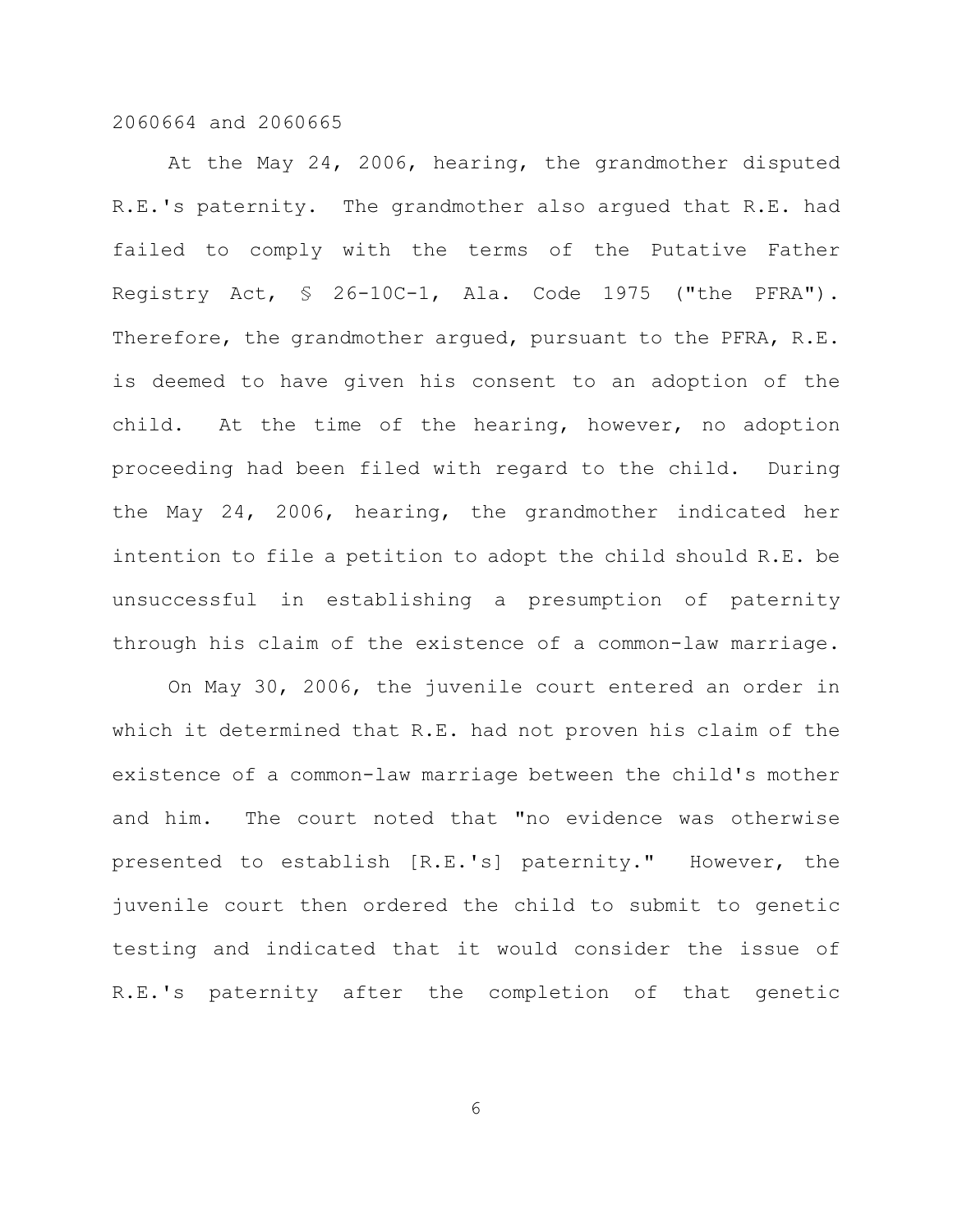testing.<sup>4</sup> Thereafter, on June 1, 2006, R.E. filed a motion to allow him to instead introduce the May 25, 2005, report, "if properly authenticated."

In response to the juvenile court's May 30, 2006, order, the grandmother filed an objection to the juvenile court's consideration of the genetic-test results. Among other things, the grandmother argued that all the parties' evidence and arguments had already been presented and that reopening the case to allow R.E. to submit additional evidence that he had declined to present originally was improper. See § 6-8- 103, Ala. Code 1975. On August 2, 2006, the guardian ad litem submitted a recommendation to the juvenile court that the grandmother be awarded custody of the child.

At a September 13, 2006, hearing, the juvenile court heard the arguments of the parties concerning, among other things, their positions on whether the genetic-test results should be admitted. At that hearing, the grandmother again

 $4A$  different judge had previously ordered the genetic test referenced in the May 25, 2005, report. It appears that because R.E. did not attempt to submit evidence regarding the results of that genetic test during the May 24, 2006, evidentiary hearing, the juvenile judge who was then hearing the case was not aware that the parties had already conducted genetic testing.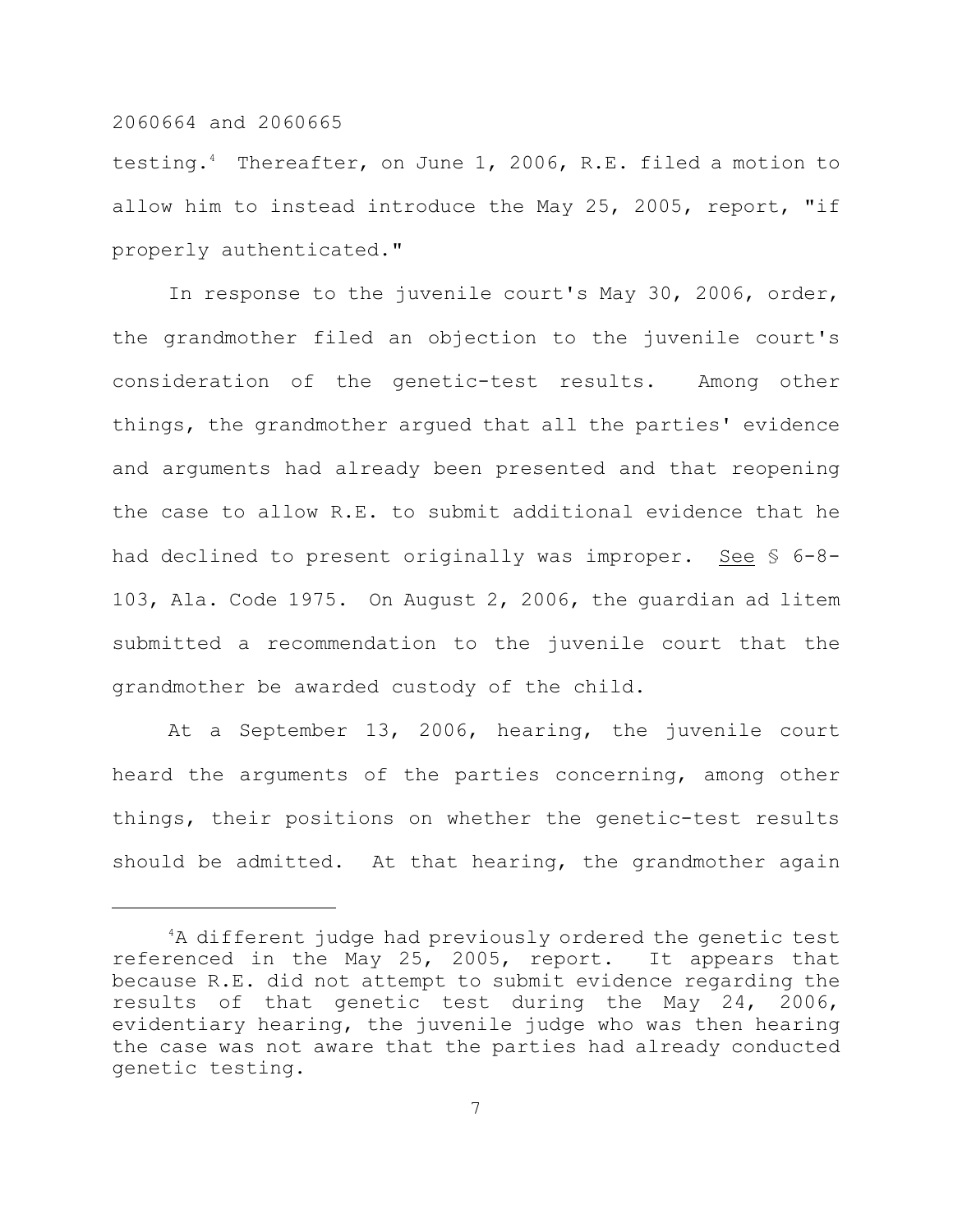objected to the court's consideration of additional evidence. She argued that R.E. had proceeded under another theory in attempting to establish his paternity and that the genetic test had not been authenticated. At the conclusion of that hearing, the juvenile court indicated that it had concerns about the equity of not allowing R.E. to submit the results of the genetic testing into evidence. However, the juvenile court did not rule, either at that hearing or in any written order, on the admissibility of any genetic-testing results.

In October 2006, the grandmother filed in the Montgomery Probate Court ("the probate court") a petition to adopt the child. On October 11, 2006, the grandmother filed in the juvenile court a document entitled "notice of filing for adoption," in which she notified the juvenile court of the adoption proceeding then pending in the probate court. The grandmother also filed another objection to the juvenile court's consideration of the May 25, 2005, report.

At a hearing conducted on October 11, 2006, the juvenile court heard arguments concerning why the parties had failed to comply with its May 30, 2006, order requiring them to conduct genetic testing. At the conclusion of that hearing, the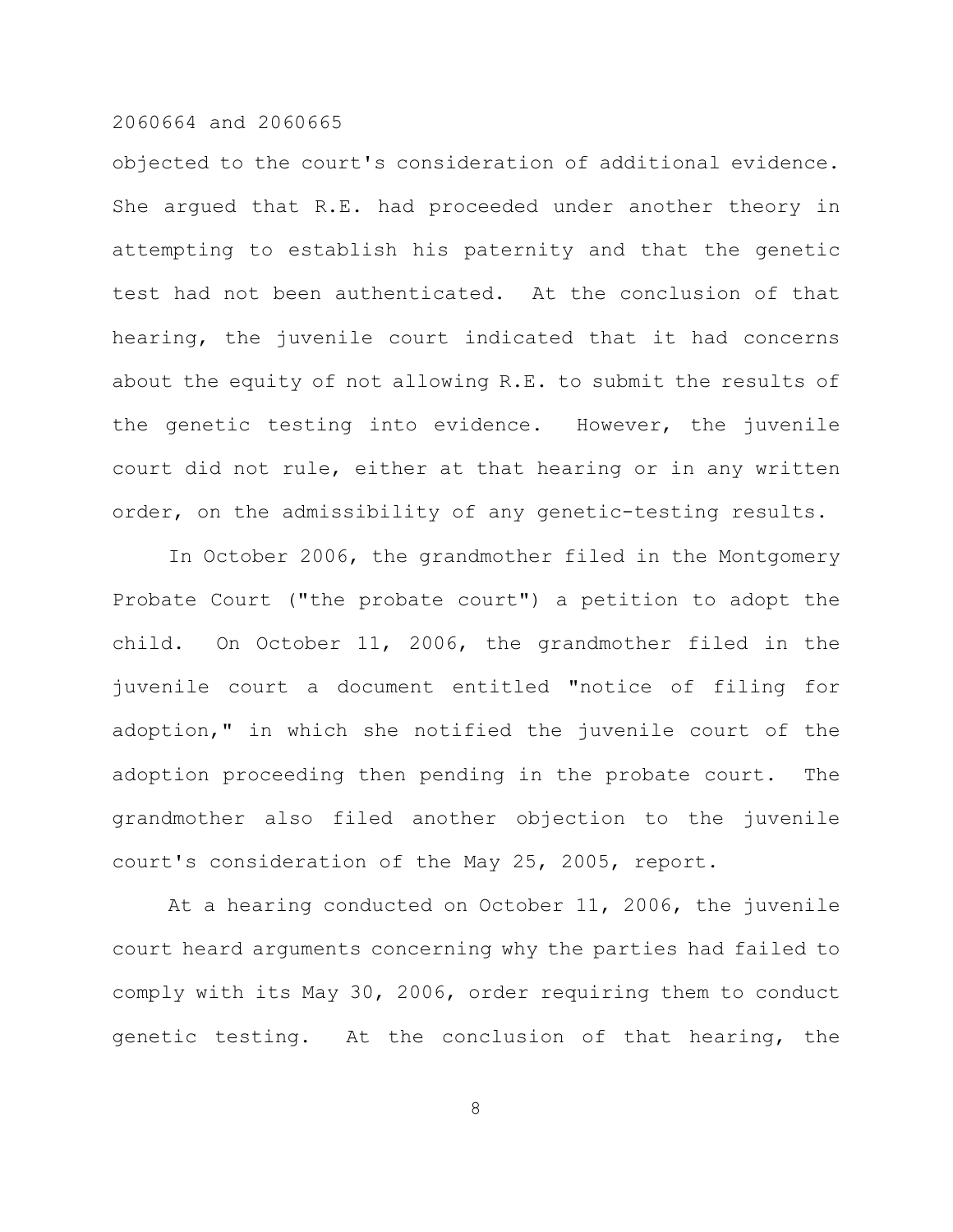juvenile court again ordered a genetic test, and it specified that the results of the test were to be filed in the court. The results of an October 23, 2006, genetic test are contained in the record, and those results indicate a 99.999% probability that R.E. is the child's natural father.

In November 2006, the grandmother moved to stay the proceedings in the juvenile court pending the resolution of her petition to adopt the child. In February 2007, R.E. moved to remove the adoption proceeding from the probate court to the juvenile court and to consolidate the adoption proceeding with those proceedings already pending in the juvenile court.

On March 2, 2007, the juvenile court entered a detailed judgment in which it granted R.E.'s custody petition, denied the grandmother's and V.E.B.'s custody claims, and awarded the grandmother visitation rights.5 In its judgment, the juvenile

 $5$ We disagree with the characterization made by R.E. in his brief submitted to this court that this case is a dependency action. R.E. cites only to two pleadings styled as "dependency complaints" in support of his contention. However, the juvenile court's treatment of this case and its disposition of the issues indicates that that court concluded that this was a custody dispute contingent upon a paternity adjudication rather than a dependency proceeding. See J.A.P. v. M.M., 872 So. 2d 861, 866 (Ala. Civ. App. 2003) (holding that the case was more in the nature of a custody proceeding than a dependency proceeding despite the fact that some of the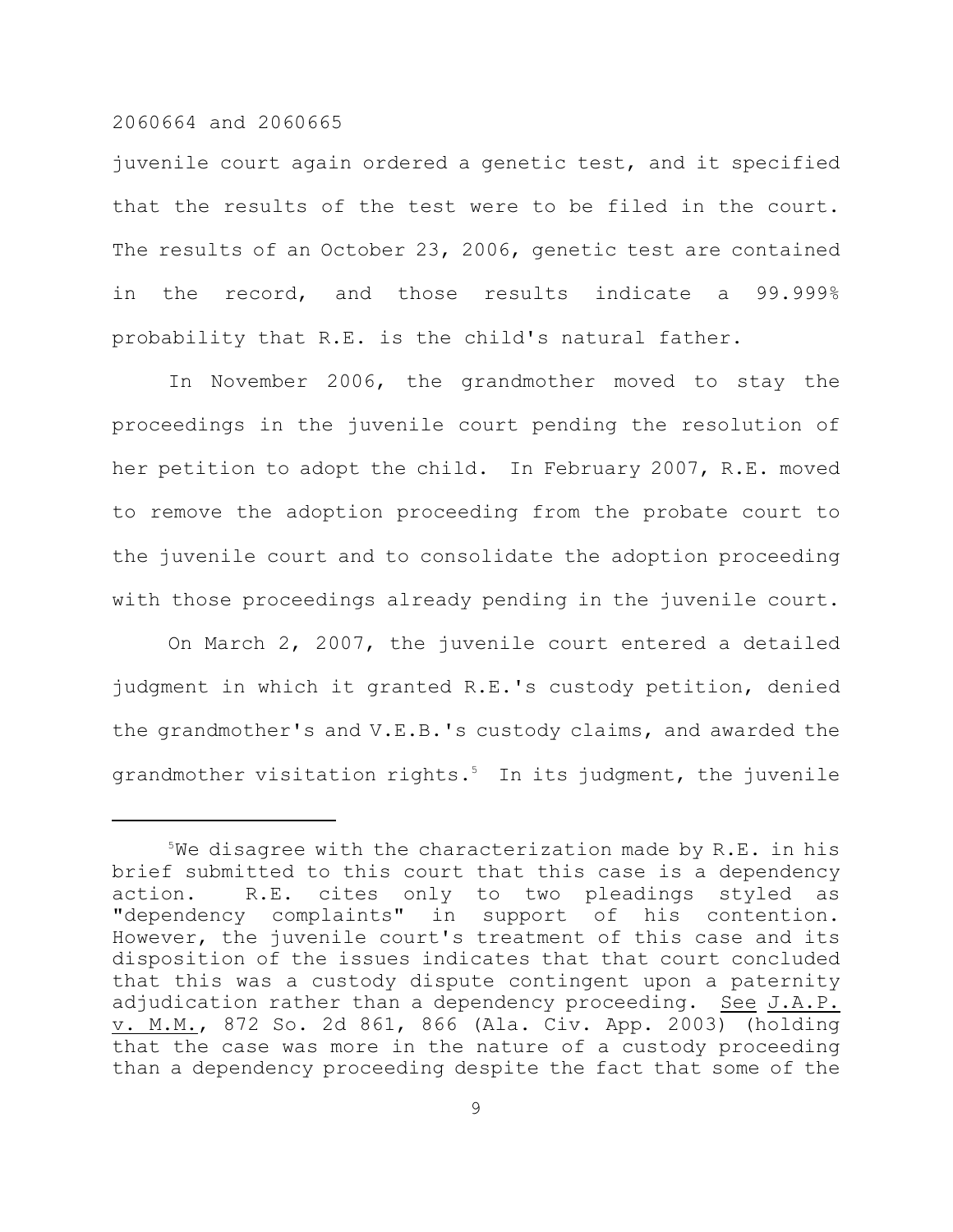court did not formally adjudicate R.E.'s paternity of the child. However, given the nature of the findings contained in that judgment, the award of custody to R.E., and the juvenile court's referral to R.E. throughout its judgment as "the father," we conclude that the adjudication of R.E.'s paternity was implicit in the March 2, 2007, judgment.

In reaching its March 2, 2007, judgment, the juvenile court relied, in part, on the results of the October 23, 2006, genetic test. In doing so, the juvenile court noted that R.E. had failed to attempt to submit the May 25, 2005, report into evidence during the May 23, 2006, hearing and that it had ordered that the results of the October 23, 2006, genetic test be "filed" in the court. The juvenile court did not find that the genetic-test results should be admitted into evidence over the grandmother's objection. Rather, the juvenile court stated in its judgment that it had taken "judicial notice of the results of" of the October 23, 2006, genetic test.

pleadings had been styled as though they pertained to "dependency" matters). Given the facts of this case, we cannot say that R.E. has demonstrated that this action should be considered a dependency action.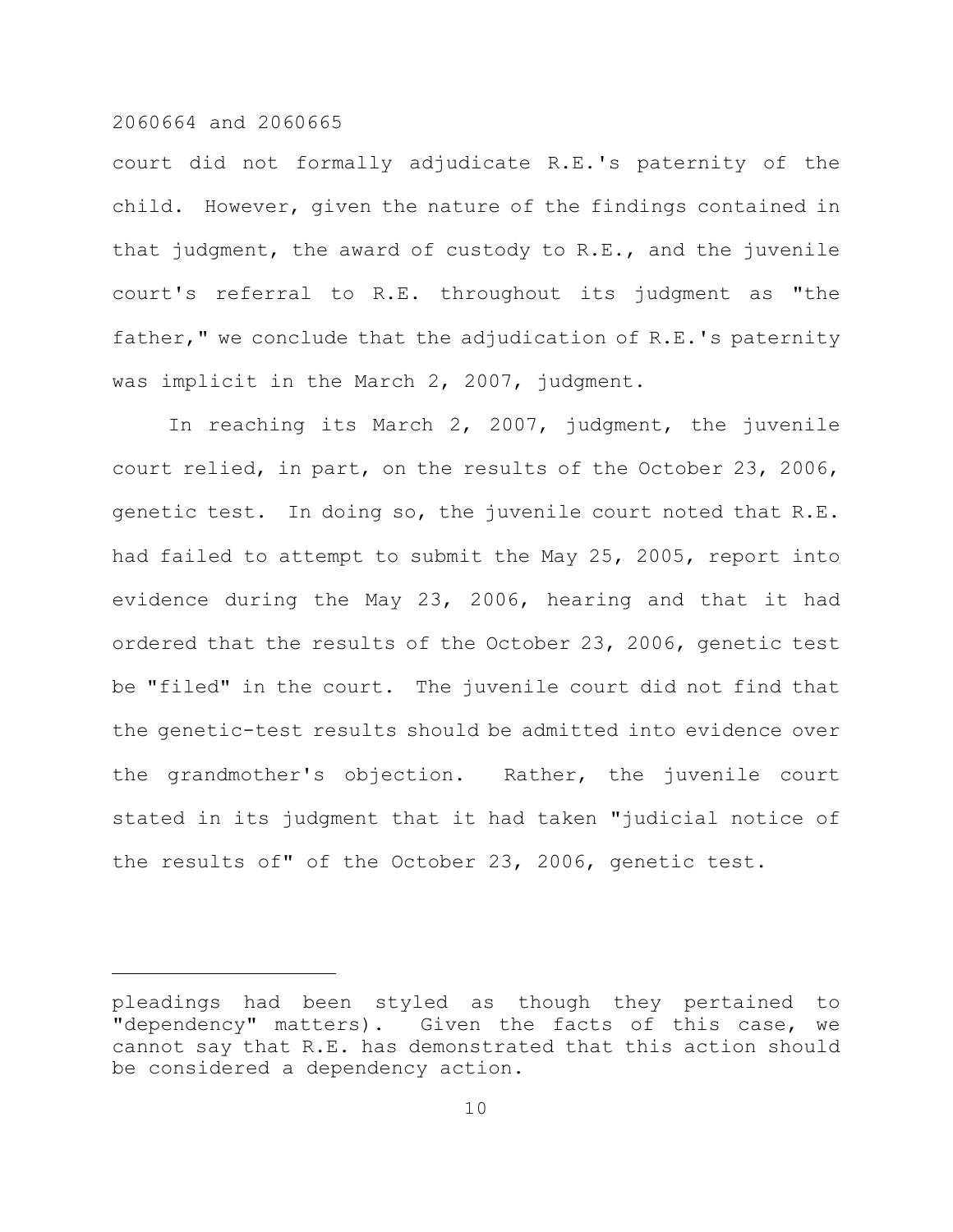The guardian ad litem, on behalf of the child, and the grandmother each filed a postjudgment motion; the juvenile court denied those motions. The guardian ad litem, on behalf of the child, and the grandmother each filed a timely notice of appeal. Those appeals were consolidated.

The grandmother and the guardian ad litem (hereinafter together referred to as "the appellants") argue that the juvenile court erred in taking judicial notice of the genetictest results. Rule 201, Ala. R. Evid., allows a court to take judicial notice of certain facts, even ex mero motu. See Rule 201(b) ("A court may take judicial notice whether requested or not.").

"A judicially noticed fact must be one not subject to reasonable dispute in that it is either (1) generally known within the territorial jurisdiction of the trial court or (2) capable of accurate and ready determination by resort to sources whose accuracy cannot reasonably be questioned."

Rule 201(b), Ala. R. Evid. This rule has been explained as follows:

"Consistent with historic practice, a court is to dispense with the customary methods of proof 'only in clear cases.' Fed. R. Evid. 201 advisory committee's note. A court is to take judicial notice of adjudicative facts only when those facts are beyond reasonable dispute either because they are generally known within the court's territorial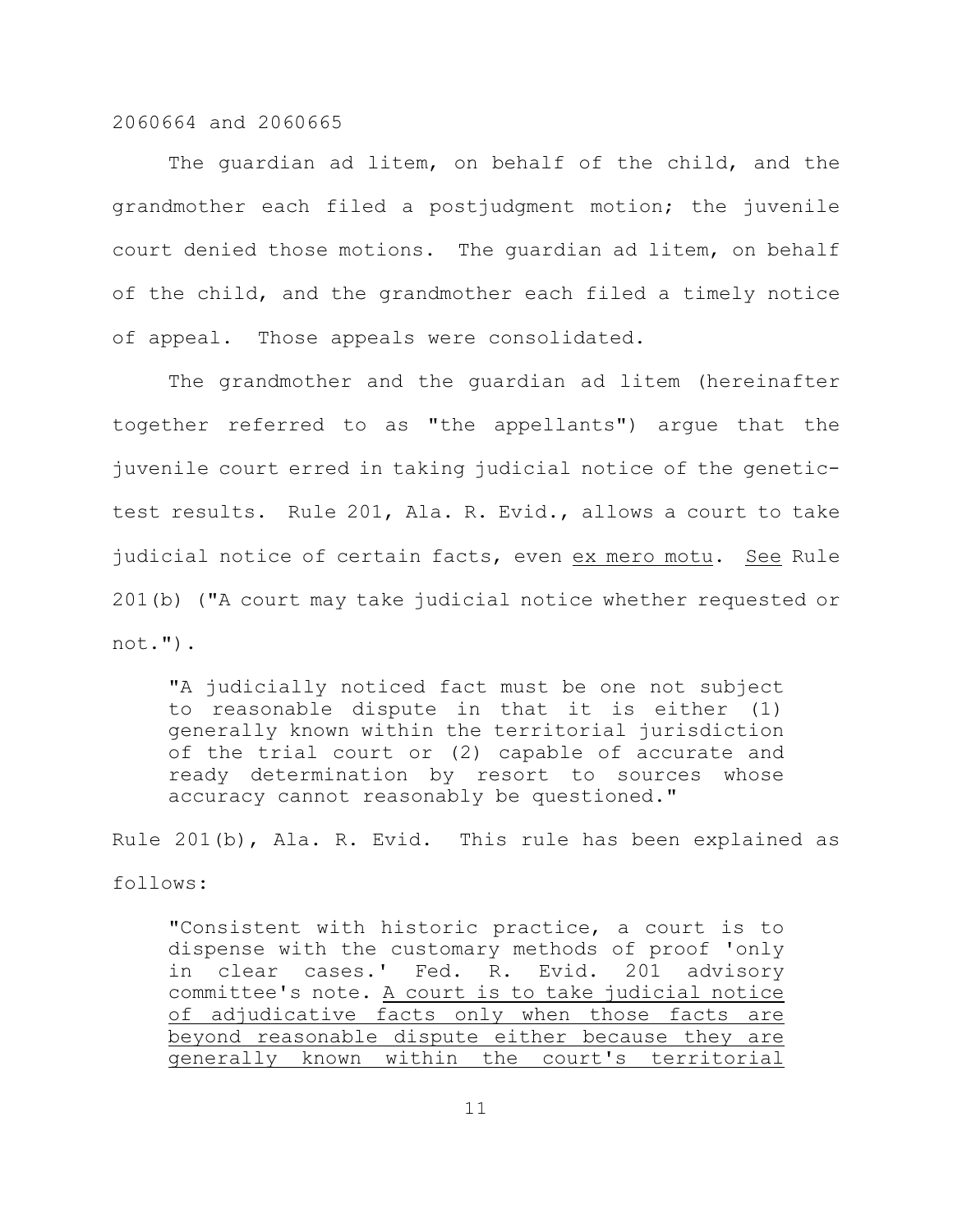jurisdiction or because they can be accurately and readily determined by consulting sources that are acknowledged to be accurate. This limit upon judicial notice is consistent with historic Alabama law. See, e.g., Peebles v. Miley, 439 So. 2d 137 (Ala. 1983) (court judicially knows that great majority of collections are done on a contingent fee basis); Strother v. Strother, 355 So. 2d 731 (Ala. Civ. App. 1978) (judicial notice of increases in cost of living due to inflation); Mutual Bldg. & Loan Ass'n v. Moore, 232 Ala. 488, 169 So. 1 (1936) (facts found in reliable source)."

Advisory Committee Notes, Rule 201, Ala. R. Evid. (emphasis added).

The appellants argue that facts such as the results of a particular genetic test are not matters within the common or general knowledge. See Kmart Corp. v. Bassett, 769 So. 2d 282, 286 (Ala. 2000) ("A court may take judicial notice of certain facts that are within the common knowledge."). Whether a matter is within the common or general knowledge is a question resolved by determining "what reasonably intelligent people in the community know." 2 Charles W. Gamble, McElroy's Alabama Evidence § 480.01(2) at 1836 (5th ed. 1996) The determination whether a particular fact is within the general or common knowledge of the community is within the trial court's discretion. Kmart Corp. v. Bassett, 769 So. 2d at 286; Henry v. Butts, 591 So. 2d 849, 852 (Ala.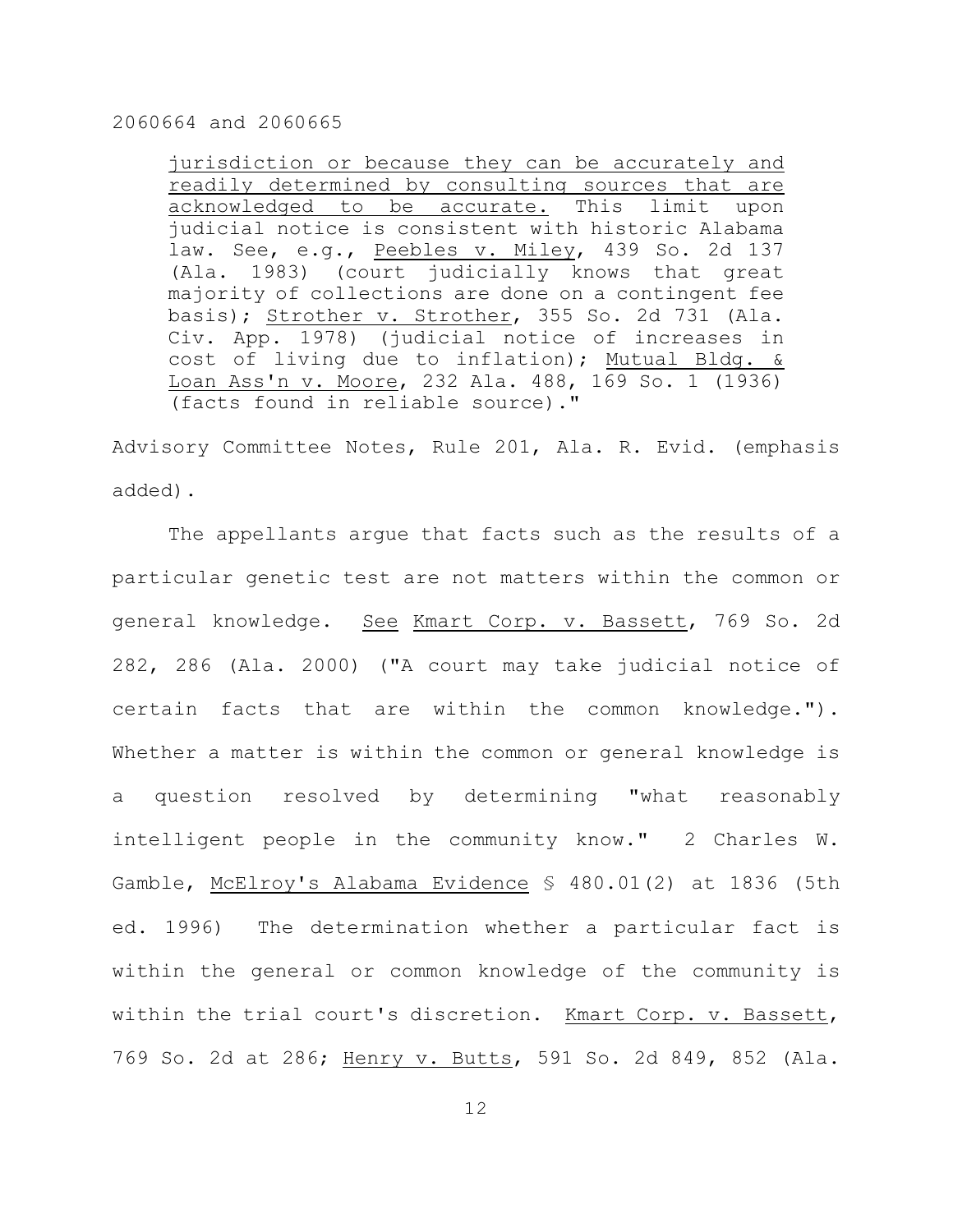1991). The appellants contend that in taking judicial notice of the result of the October 23, 2006, genetic test, the juvenile court abused or exceeded its discretion.

In Alabama, courts have taken judicial notice of the fact that a skidding automobile is difficult to control and the fact that the market value of a used automobile is less than the market value of a new automobile. See Mink v. Brown, 276 Ala. 3, 158 So. 2d 647 (1963), and Mobile Dodge, Inc. v. Ladnier, 45 Ala. App. 210, 228 So. 2d 478 (Civ. 1969). See also Henry v. Butts, supra (trial court did not abuse its discretion in failing to take judicial notice that there are 5,280 feet in a mile); Watters v. Lawrence County, 551 So. 2d 1011 (Ala. 1989) (taking judicial notice of the fact that Decatur is not located in Lawrence County); Clayton v. Kroger Co., 455 So. 2d 844 (Ala. 1984) (taking judicial notice that it was not dark between 7:20 p.m. and 7:40 p.m. on July 6); Kessler v. Stough, 361 So. 2d 1048 (Ala. 1978) (taking judicial notice that use of certain property as a church building would entail regular public gatherings at the property); Opinion of the Justices No. 223, 335 So. 2d 376 (Ala. 1976) (taking judicial notice of facts contained within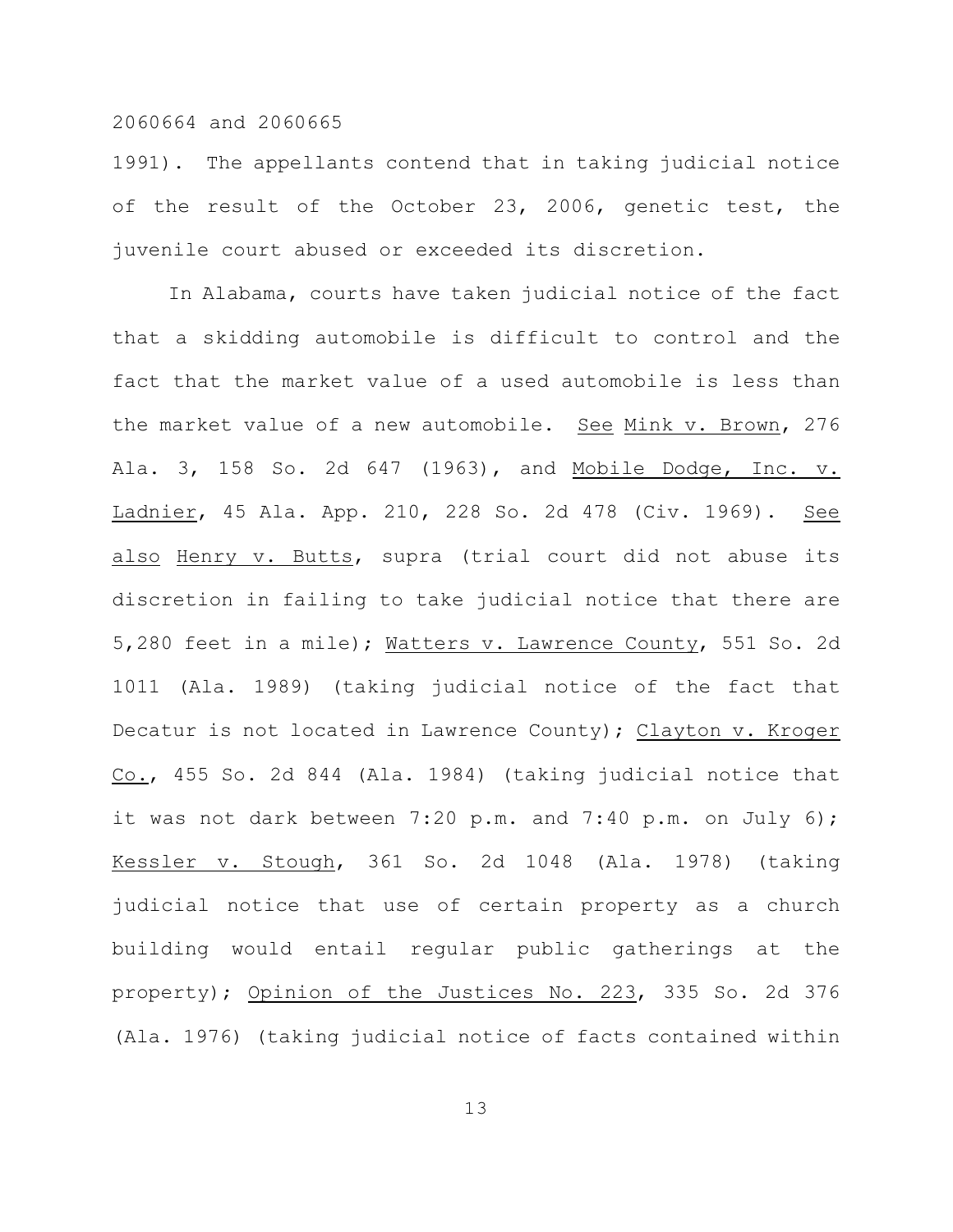the most recent federal decennial census); and Louisville & Nashville R.R. v. Harris Transfer Co., 293 Ala. 121, 300 So. 2d 378 (1974) (taking judicial notice that a railroad company was a common carrier).

However, Alabama courts have concluded that some matters are outside the general or common knowledge and, therefore, not appropriate for judicial notice. For example, our supreme court has refused to take judicial notice that an arsenal was a "sole hub" for certain Army activities. See Westwind Techs., Inc. v. Jones, 925 So. 2d 166, 171 (Ala. 2005) ("Although the activities of Redstone Arsenal in Madison County might well form a part of the common knowledge of every person of ordinary understanding and intelligence in Madison County, whether Redstone Arsenal represents the 'sole hub of procurement and acquisitions' for the aviation branch of the United States Army would not be a matter susceptible of such common knowledge."); see also Argo v. Walston, 885 So. 2d 180, 183 (Ala. Civ. App. 2003) (concluding that the trial court erred in determining the appropriate amount of damages when that determination was based in part on the judge's personal knowledge about fishing ponds). Also, in Foodtown Stores,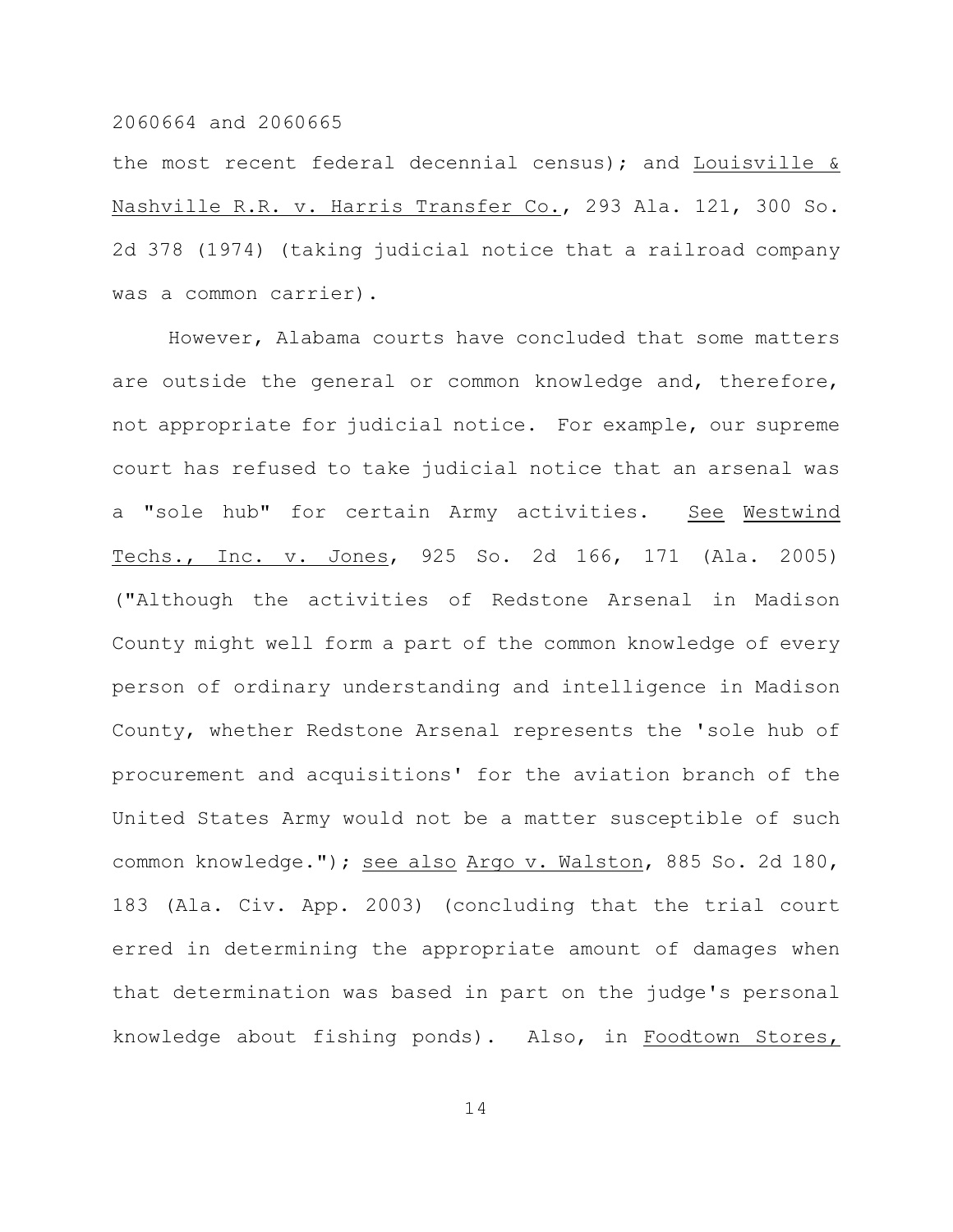Inc. v. Patterson, 282 Ala. 477, 484, 213 So. 2d 211, 217 (1968), our supreme court concluded that the reasonableness of certain bills for medical treatment and medication were matters "outside the realm of common knowledge."

In the context of criminal cases, § 36-18-30, Ala. Code 1975, governs the admissibility of genetic and DNA testing. However, "'once a particular theory or technique has satisfied § 36-18-30, a court may take judicial notice of that theory or technique's reliability.'" Blackmon v. State, [Ms. CR-01- 2126, Aug. 5, 2006] So. 2d , (Ala. Crim. App. 2005) (quoting Turner v. State, 746 So. 2d 355, 362 (Ala. 1998)). Neither the parties' briefs nor this court's research have revealed a similar statute or rule concerning the use of genetic tests in civil cases.

This court has not been asked to consider whether genetic testing such as that performed in this case was such that its reliability could be judicially noticed, as would be possible in other contexts under § 36-18-30. Regardless, such a holding would not dispose of the issue raised in this appeal because the reliability of the October 23, 2006, genetic test or similar genetic-testing procedures was not the matter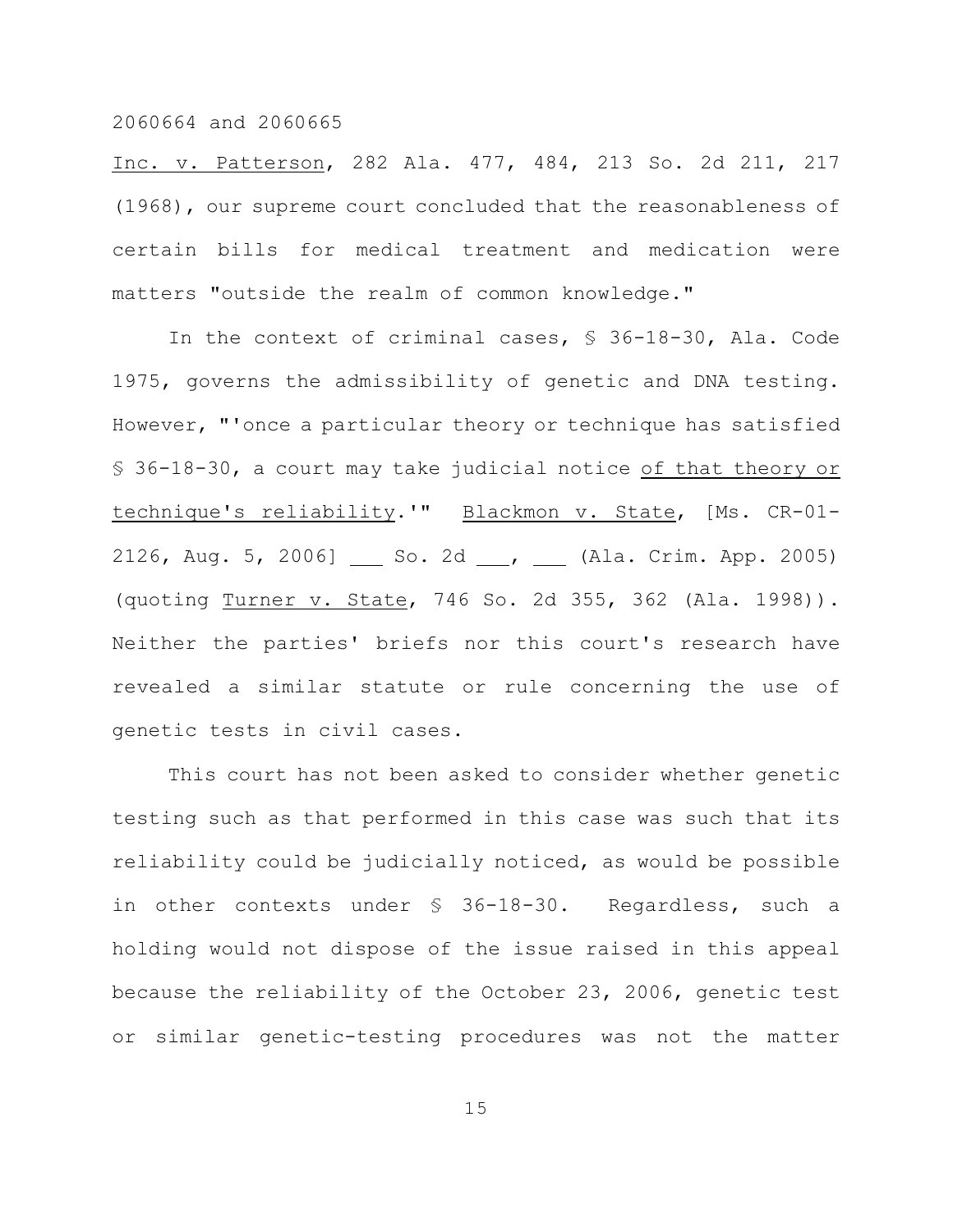subject to judicial notice in this case. Rather, the juvenile court took judicial notice of the specific results of the October 23, 2006, genetic test. We must conclude that the results of a particular genetic test cannot be said to be within the general or common knowledge of the community.

The second part of Rule 201(b) allows a court to take judicial notice of facts that are "capable of accurate and ready determination by resort to sources whose accuracy cannot reasonably be questioned." The sources to which that subsection refers, however, are in the nature of reference tools or documents. As explained by a popular treatise, "[w]hether the date on a document fell on a Sunday, for example, could be determined by consulting a calendar. It would seem entirely appropriate to call upon the court to take judicial notice of the definition in a dictionary. An official state map likewise could be consulted." 2 Gamble, McElroy's Alabama Evidence § 480.01(3) at 1837 (footnotes omitted). In concluding that a trial court did not err in taking judicial notice of the fact that a "coronary occlusion" means "heart trouble," our supreme court explained:

"'It is customary for courts to take judicial knowledge of what ought to be generally known within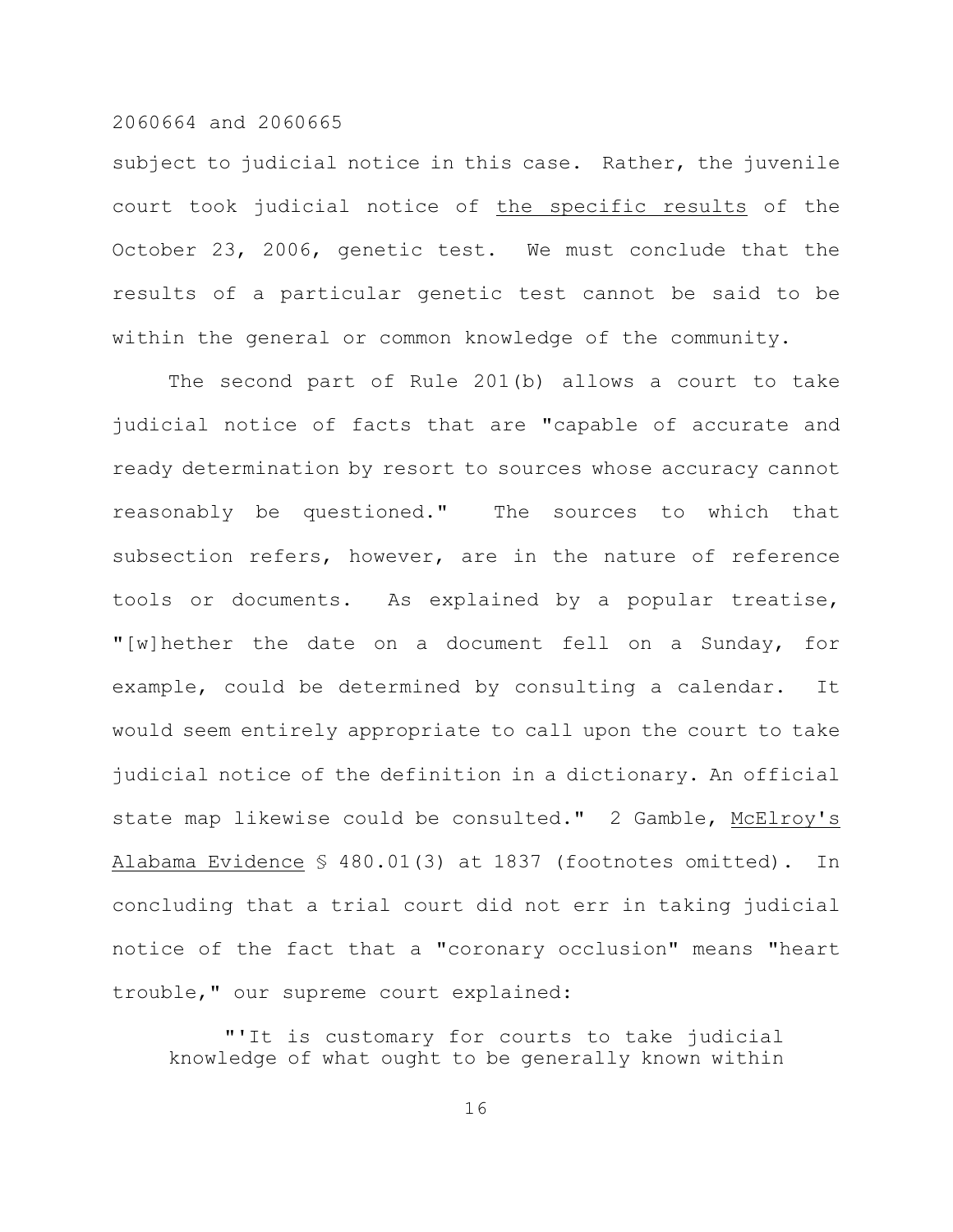the limits of their jurisdiction. This cognizance may extend far beyond the actual knowledge, or even the memory of judges, who may therefore resort to such documents of reference, or other authoritative sources of information as may be at hand, and may be deemed worthy of confidence. The rule has been held, in many instances, to embrace information derived informally by inquiry from experts.'"

Green v. Mutual Benefit Health & Accident Ass'n, 267 Ala. 56, 59, 99 So. 2d 694, 697 (1957) (quoting Hodge v. Joy, 207 Ala. 198, 201, 92 So. 171, 174 (1921), quoting in turn Gordon, Rankin & Co. v. Tweedy, 74 Ala. 232, 237-38 (1883)) (emphasis added).

In taking judicial notice of the results of the genetic test, the juvenile court in this case did not refer to a source "whose accuracy cannot reasonably be questioned." See Rule 201(b)(2), Ala. R. Evid. Rather, it relied upon the very piece of evidence to which the grandmother objected and whose evidentiary foundation she had questioned.

We must conclude that the juvenile court could not properly take judicial notice of the results of the October 23, 2006, genetic test under either subsection of Rule 201(b), Ala. R. Evid. Accordingly, we must conclude that the juvenile court erred in purporting to take judicial notice of the results of the genetic test.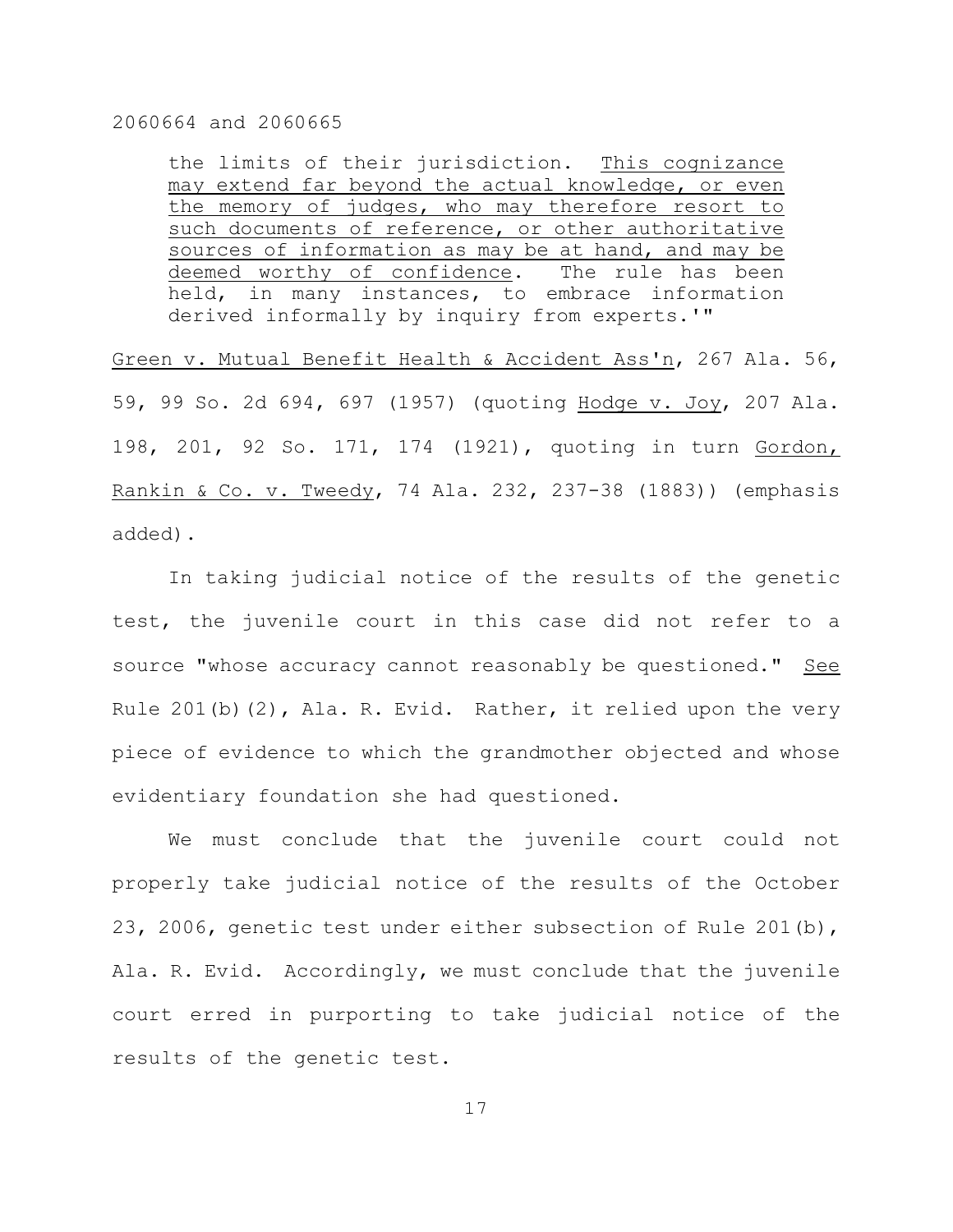A correct judgment, even if it is based on a wrong reason, may be affirmed. Transamerica Commercial Fin. Corp. v. AmSouth Bank, N.A., 608 So. 2d 375, 378 (Ala. 1992). Therefore, this court has considered whether the juvenile court could have properly relied on the results of the genetic test on the basis that those results were properly admitted into evidence. However, as discussed below, we cannot conclude that those test results were admissible in evidence.

During the final hearing, R.E. elected to proceed solely under the theory of the existence of a common-law marriage in his attempt to establish his paternity of the child; he did not attempt to offer the May 25, 2005, report into evidence. Later, in his June 1, 2006, motion to introduce the May 25, 2005, report, R.E. asked that "the prior [genetic] test results ... be subpoenaed, and, if properly authenticated, presented to this court for a further determination of paternity." (Emphasis added.) Later, after the October 23, 2006, genetic test was conducted, R.E. filed the results of that test in the juvenile court. However, no attempt was made to authenticate either of the genetic tests or their results, nor was any other attempt made to lay the proper evidentiary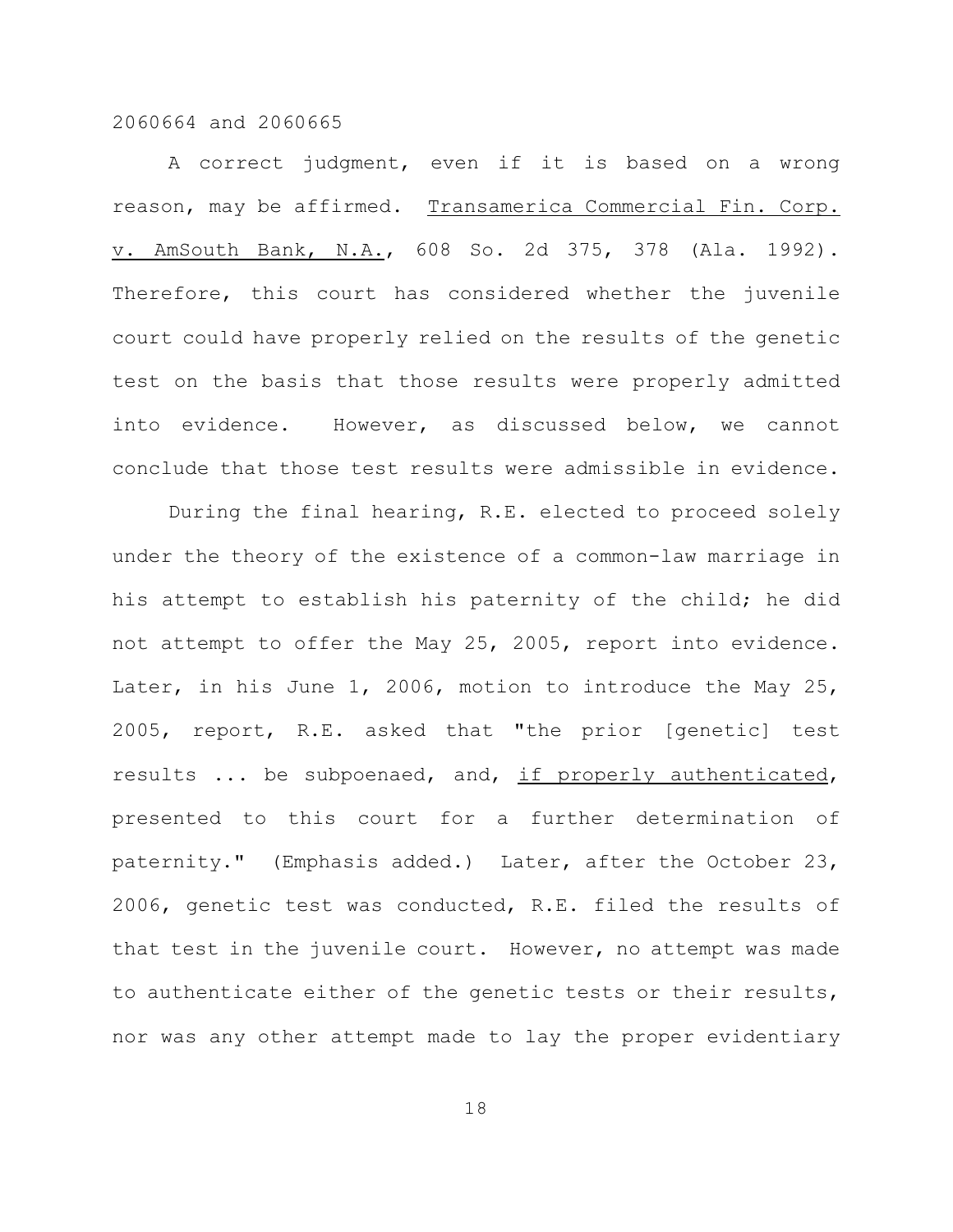foundation for the admission of those test results. See Rule 901(a), Ala. R. Evid. (evidence must be properly authenticated and identified as a prerequisite to admissibility). Therefore, we cannot conclude that the juvenile court could have properly relied on the results of either genetic test on the basis that the results of either of those tests were admissible into evidence.

Accordingly, we must conclude that the juvenile court erred in relying on the genetic-test results in determining R.E.'s paternity of the child, and we therefore reverse the juvenile court's judgment. In reaching our holding, we note that, in the March 2, 2007, judgment, the juvenile court made findings to the effect that R.E. had "substantially complied" with the spirit of the PFRA and that both parties submitted arguments to this court with regard to that issue. However, although the grandmother had asserted R.E.'s failure to comply with the PFRA as a defense to the custody claims asserted in the juvenile court, that defense is actually relevant to whether R.E.'s consent to an adoption of the child could be implied. At the time the March 2, 2007, judgment in this case was entered, the adoption proceeding instituted by the